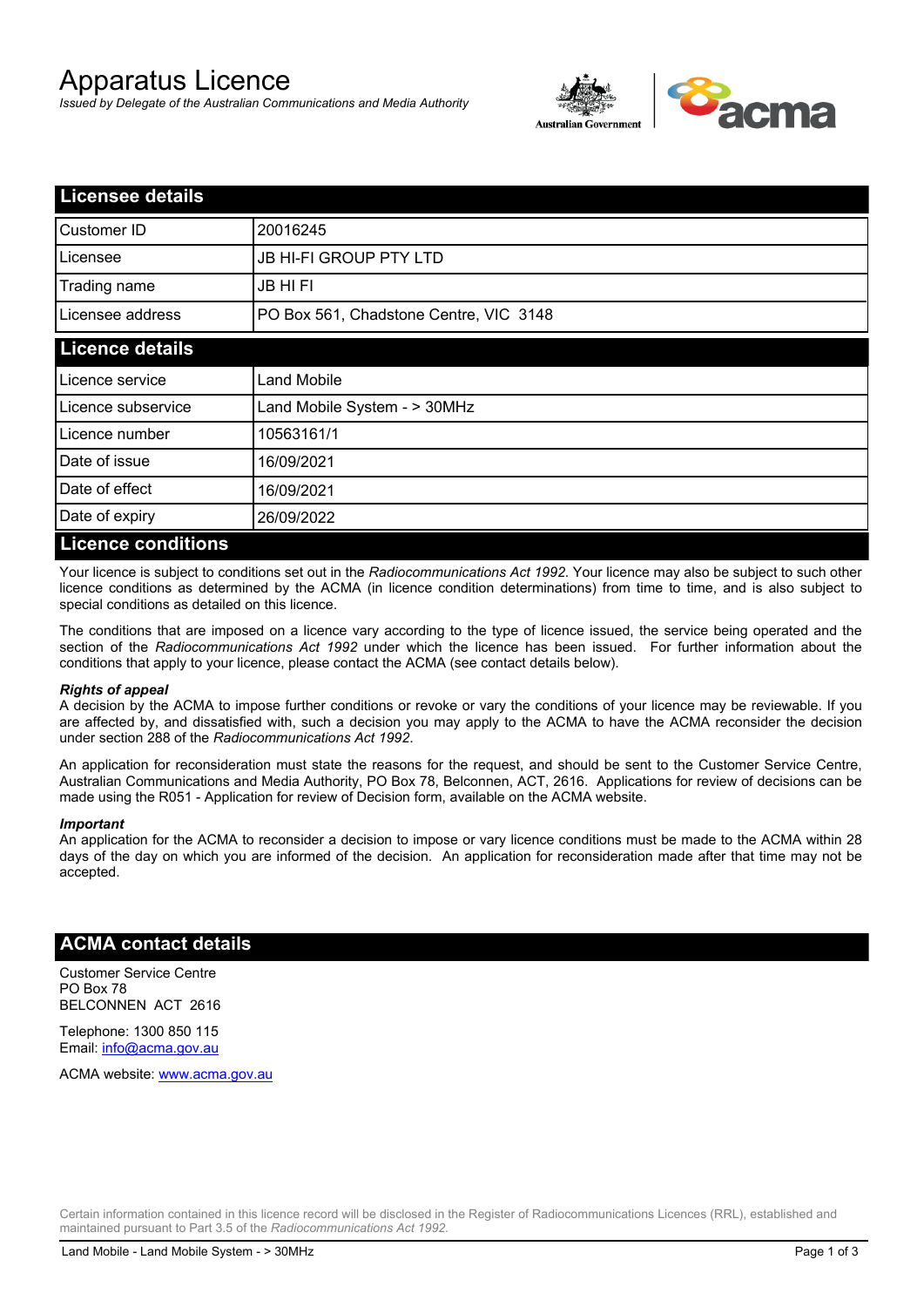# **Advisory Notes applying to licence no.: 10563161/1**

Conditions applicable to the operation of Land Mobile System station(s) authorised under this licence can be found in the Radiocommunications Licence Conditions (Apparatus Licence) Determination and the Radiocommunications Licence Conditions (Land Mobile Licence) Determination. Copies of these determinations are available from the ACMA and from the ACMA home page (www.acma.gov.au).